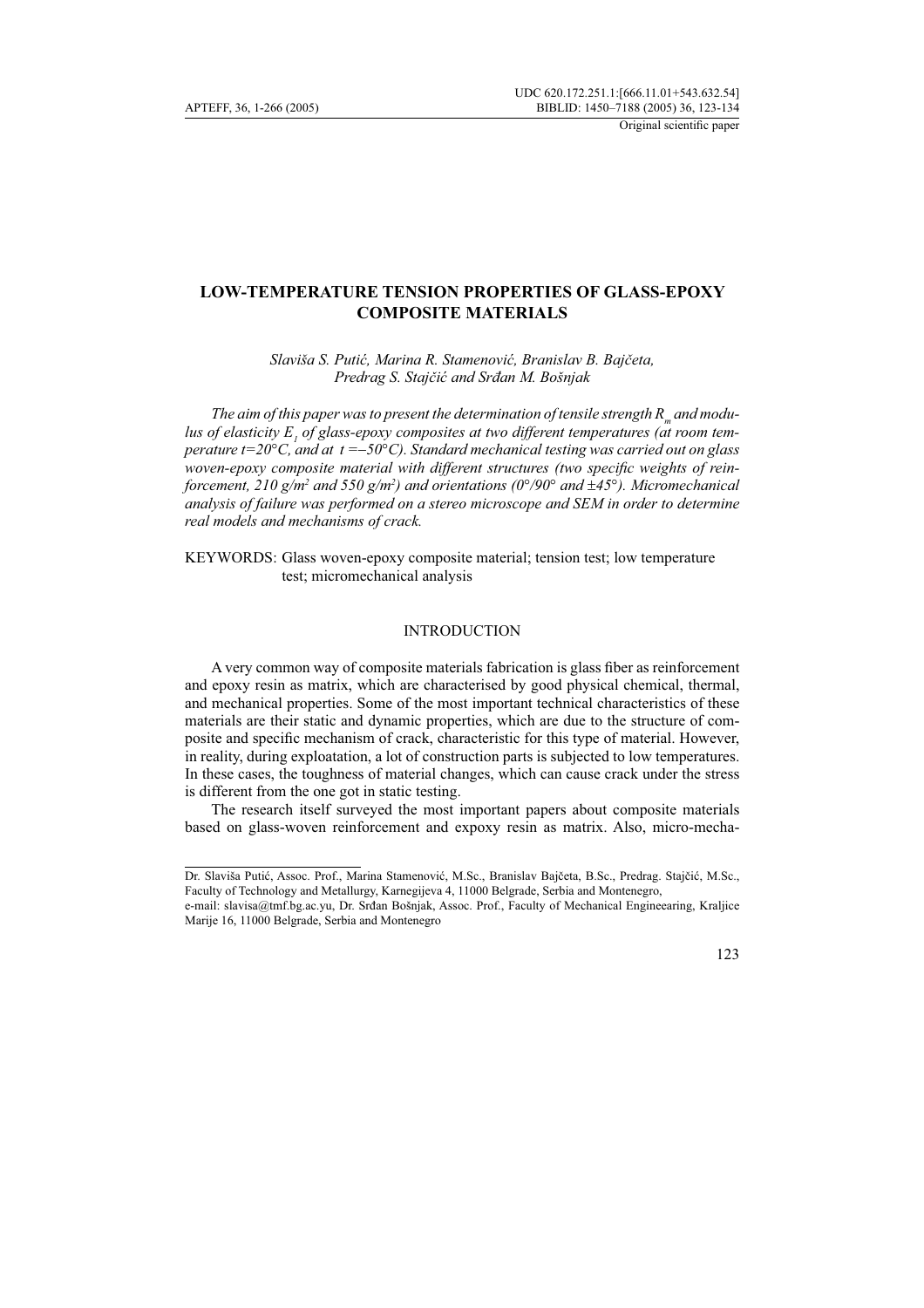nics analysis and understanding are necessary to predict the tensile strength of composites at room and low temperatures. For the past few decades many researchers have studied mechanical properties of the composite materials itself, as well as the changes of materials properties with the changes of temperature (1-5), which represents the basis of the research presented in this paper.

In the theoretical part, the greatest care is paid to the structural analysis of fiber reinforced laminate composite materials, the application and the possibilities for the further development, mechanical properties, as well to the methods for studying of mechanical properties of materials.

In experimental part of the work a method of fabrication of composite material is given. The mechanical static test of glass woven-epoxy composite materials with different specific weight and orientation of reinforcement were performed for finding out the influence of glass reinforcement on the mechanical properties of fabricated composite materials. In order to determine the properties of composites of different structures in extreme conditions, the tension tests were performed at  $+20^{\circ}$ C and  $-50^{\circ}$ C. By fractography analysis of crack surfaces a complete picture has been formed of the fabricated glass woven-epoxy composite materials, as well as of the models and mechanisms of damages and the crack initiation and propagation at different load conditions.

## EXPERIMENTAL

In order to classify a composite material it is necessary to perform first its specification. This means that we need to have the knowledge, not only about the properties of material but also about the conditions under which the final product was shaped. During the processing of composite material it is necessary to maintain some of the parametars (pressure and temperature) within the preset limits. Nevertheless, in the real process of fabrication a disturbance of the mentioned parameters may appear, which may cause many irregularities, like the appearance of bubbles, higher moisture, higher pressure in the mold, etc. All these irregularities lead to the deviation of real mechanical properties of the composite material from those predicted on the basis of the theoretical analysis and calculations. Hence, subsequent checking of these characteristics by some chosen standard methods of examination are needed in order to get real characteristics for the classification and later for the statistical processing. These methods are standard and used worldwide. Practically, today it is not possible to imagine any firm which produces composite materials without its own laboratory with all kinds of equipment for various examinations.

#### *Material*

Materials have been fabricated in the lab conditions at the Faculty of Technology and Metallurgy in Belgrade. The basic structural components were: glass woven in two orientations ( $0^{\circ}/90^{\circ}$  and  $\pm 45^{\circ}$ ) as a reinforcement and epoxy resin as matrix. Materials have been fabricated manually, the reinforcement was done at room temperature, and after that the specimens for mechanical tests were cut.

**Reinforcement properties***.* Glass woven on the basis of silicate glass which contains alkali up to 1% were used for reinforcement. They were also made of "E"-glass fibers which have good mechanical, hydro-thermal and electrical properties. Two specific mass-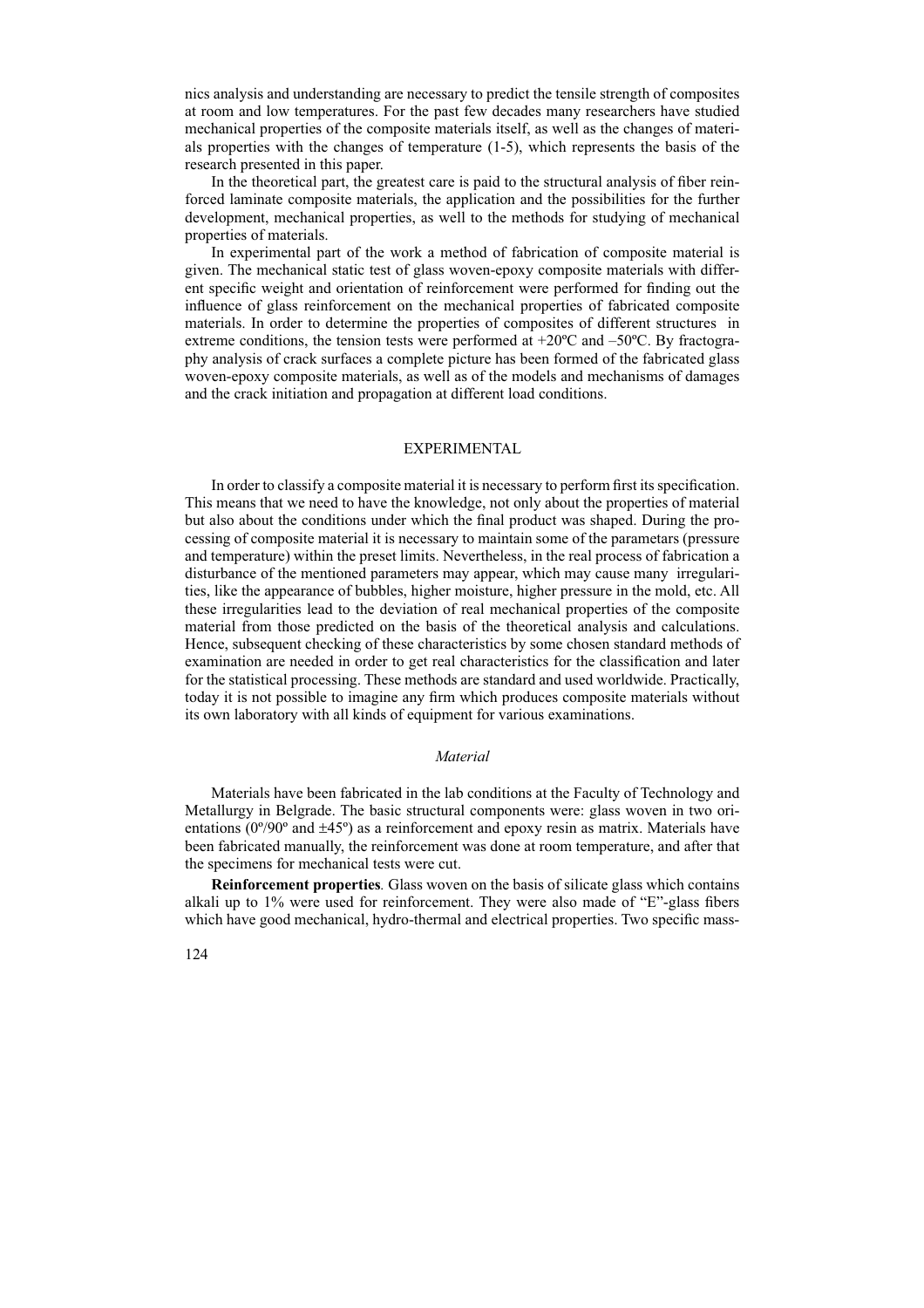es of glass woven reinforcement were used:  $C=210$  g/m<sup>2</sup> and  $D=550$  g/m<sup>2</sup>. Glass woven was made by classical procedures of spinning on different kinds of looms (Fig. 1).



**Fig. 1.** A view of used types of woven glass

**Epoxy resin** used as matrix material, was a polycondensation product of 2,2-bis- (4-hydroxyphenyl) propane (bisphenol A) and epichlorhydrin:



while 3-aminomethanol-3,5,5-trimethanolcyclohexylamine, a modified cycloaliphate amine of the same producer, was used for fixing.

## *Fabrication process and design of the study*

The materials were fabricated manually in the mold (5, 6) consisting of two metal boards upper and bottom whose dimensions were 292 x 230 x 13 mm, tighten with four screws to obtain the necessary pressure.

The static tension mechanical tests have been performed on the cut specimens of fabricated composite materials. All combinations of the specimens with the standard dimensions (250 x 25 x 2.5 mm) are shown in Table 1. Specimens were machined from flat panels using a high speed diamond saw with liquid cooling. This machining operation resulted in very smooth, square cuts. One edge of each specimen was polished so that cracks and delaminations could be readily discerned.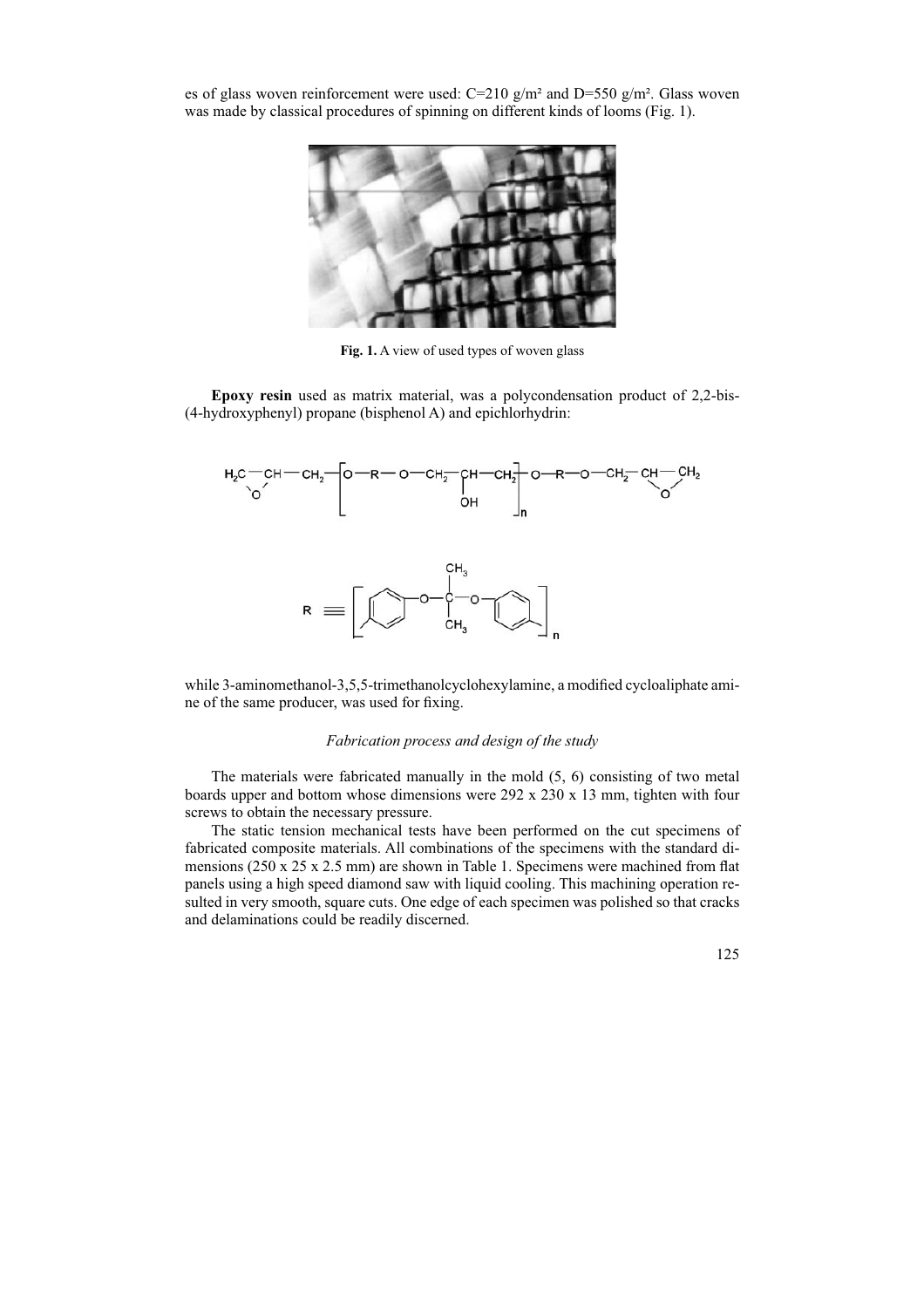| Sample  | Number of rein-<br>forcement layers | Specific mass of<br>reinforcement<br>$(g/m^2)$ | <b>Orientation</b><br>of reinforcement | <b>Mass fraction</b><br>of reinforcement<br>(%) |
|---------|-------------------------------------|------------------------------------------------|----------------------------------------|-------------------------------------------------|
| $T-C-1$ |                                     | 210                                            | $0^{\circ}/90^{\circ}$                 | 33.3                                            |
| $T-D-1$ |                                     | 550                                            |                                        | 55.2                                            |
| $T-C-2$ |                                     | 210                                            | $\pm 45^{\circ}$                       | 37.2                                            |
| $T-D-2$ |                                     | 550                                            |                                        | 56.3                                            |

**Table 1.** The structure of fabricated composite materials

#### RESULTS AND DISCUSSION

## *Tension test at t= 20°C*

The tension properties were studied first at the temperature  $t=+20^{\circ}$ C. The aim of was to determine the influence of glass reinforcement on tension properties (tension strength and modulus of elasticity) and the basic properties of tested composite materials, as well as to compare the obtained values of tension strentgh with those measured at low temperature.

In accordance with ASTM D3039-76 (7), the tension test was carried out on a MTS hydraulic axial loading test machine with the usage of hydraulic jaws. During the test the strains in the longitudinal direction  $(\varepsilon_1)$  were registered continually.

The ultimate tension strength was calculated from thequation:

$$
R_{m1,z} = \frac{F_{\text{max}}}{b \cdot d} \tag{1}
$$

where:

 $R_{m1z}$  the ultimate tension strength, MPa

 $F_{\text{max}}^{m+2}$  the maximal force, N<br>b the width of the speci the width of the specimen, mm

*d* the thickness of the specimen, mm

Modulus of elasticity was calculated from the equation:

$$
E_{1,z} = \frac{\Delta \sigma}{\Delta \varepsilon} = \frac{\Delta F}{\Delta \varepsilon_1} \cdot \frac{1}{b \cdot d}
$$
 [2]

in which the relation  $\Delta F \Delta \varepsilon_1$  was calculated by linear regression method using the linear part of the registered diagram force-elongation. The examples of force-elongation diagram (*F-*Δ*l*) obtained directly from the test machine are shown in Fig. 2. According to them the maximal force and modulus of elasticity were determined. The results of calculated tension strength and modulus of elasticity of all studied samples are presented graphically in Fig. 3 and Fig. 4.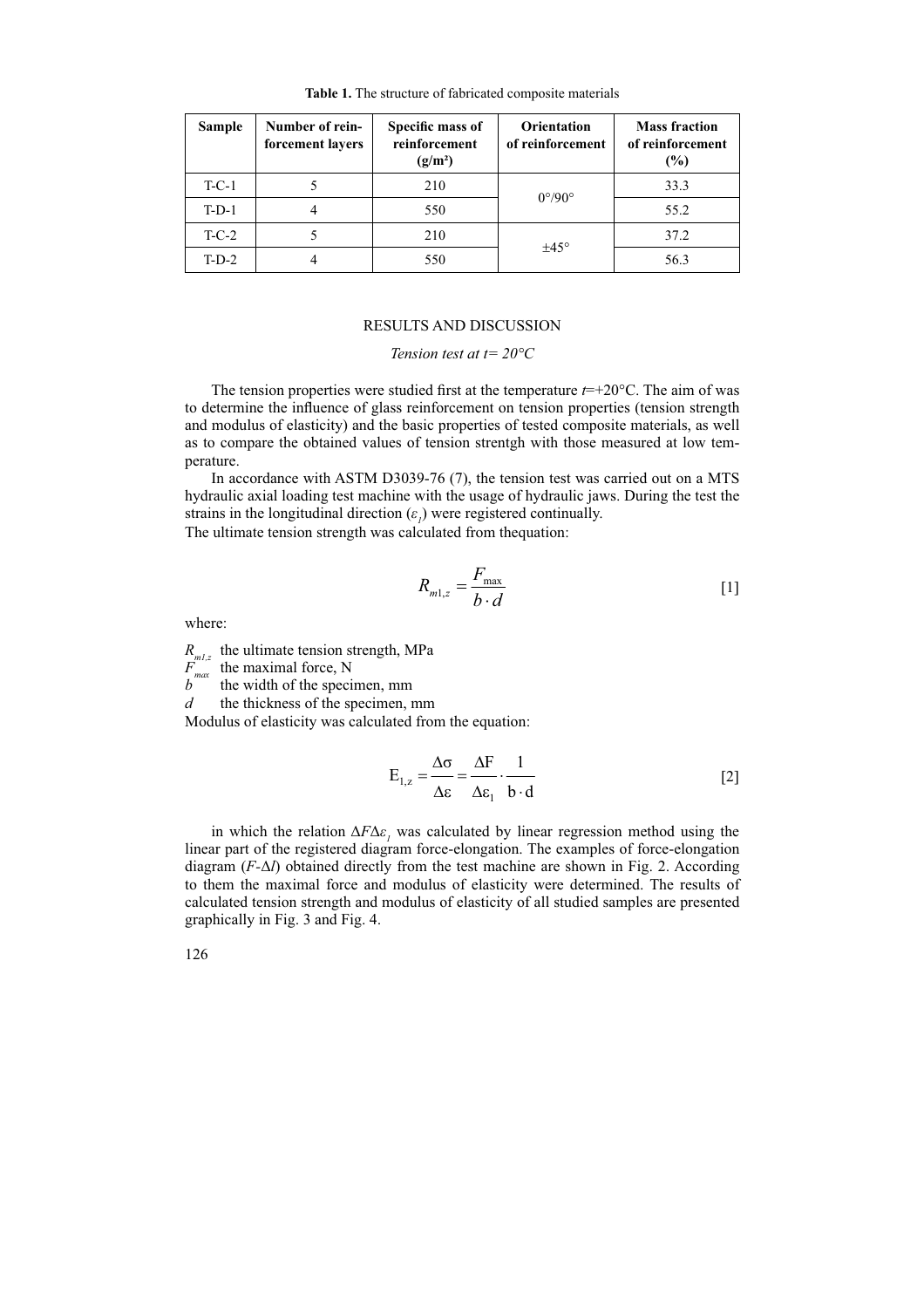

**Fig. 2.** Force–elongation diagram; left for T-C-1-2 specimen; right for T-C-2-1 specimen



### *Tension test at t=*−*50°C*

Studies of tension at  $-50^{\circ}$ C were performed to see in what way the change of temperature influences mechanical properties of materials (5, 6). Three test specimens were prepared of each fabricated structure. The low temperature was obtained by using liquid nitrogen pumped into the cell. The time in which the specimen experienced the cryogenic temperature was varied from test to test because of the limitation of the pump controller. However, once the temperature remained constant, the test was conducted under that temperature until failure. This cell also contained the dummy thermal strain gage.

The result of the study was presented in a force-elongation diagram (Fig. 5), from which the value of maximal force was read directly. The values of ultimate tension strength and modulus of elasticity were calculated in the same way as described in the procedure of tension test at room temperature (Equations [1] and [2]). The tension test results at  $-50^{\circ}$ C are presented in the form of diagrams in Figs. 6 and 7.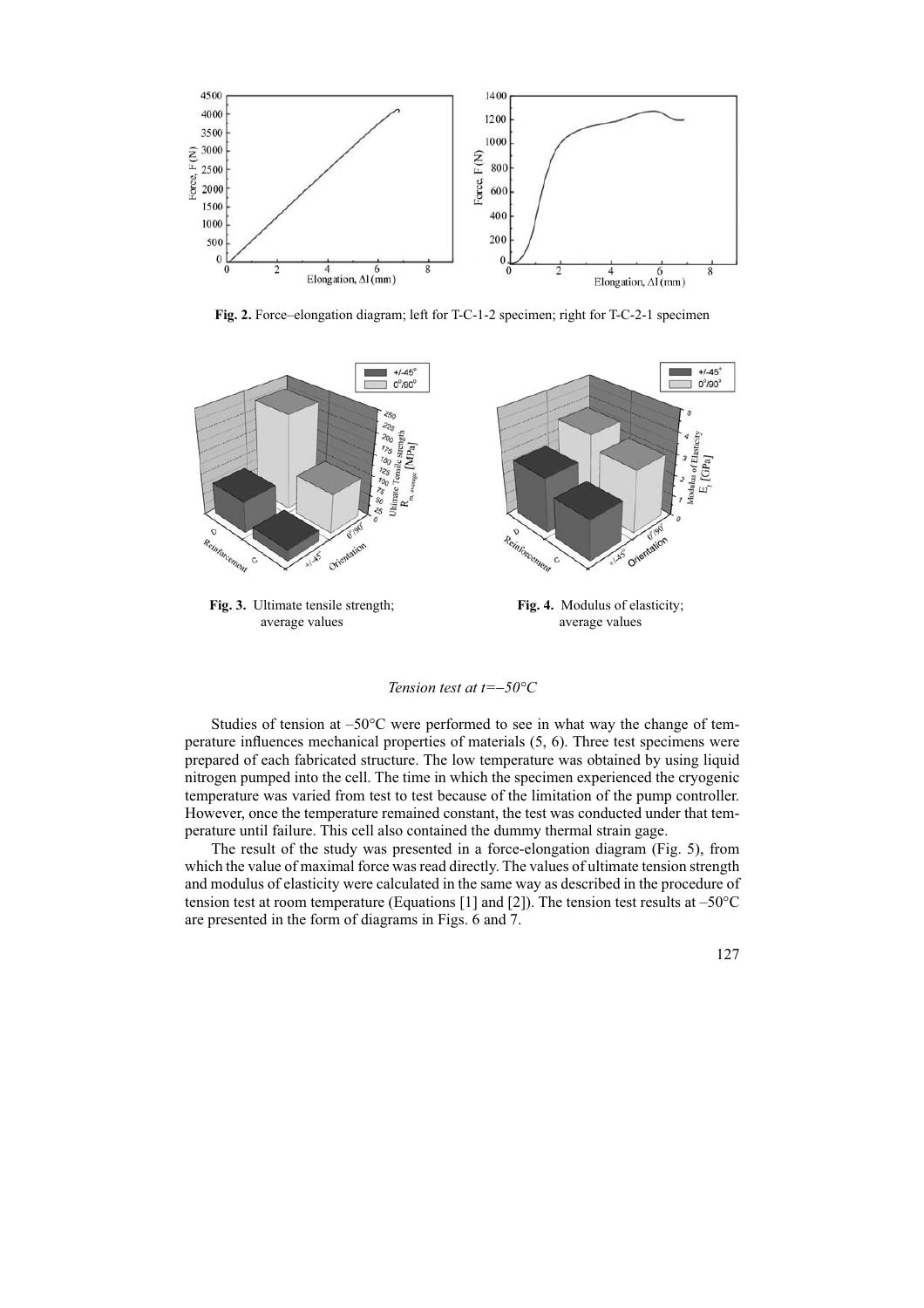

**Fig. 5.** Force–elongation diagram; specimen T-D-1-4 (*t*=-50°C)





average values at *t*=*–*50°C

To compare the tension test results obtained at  $+20^{\circ}$ C and  $-50^{\circ}$ C, average calculated values of ultimate tension strength and modulus of elasticity obtained at the two experimental temperatures were presented in Table 2, and in Figs. 8 and 9.

Generally, based on the experimental results it can be concluded that mechanical properties increase with increase of specific weight of glass woven reinforcement in the composite materials (type "D"). It is the same for both types of the reinforcement orientation, whereby the results are better in the case of the orientation  $0^{\circ}/90^{\circ}$  (specimens C-1 and D-1) than in the case of orientation  $\pm 45^{\circ}$  (specimens C-2 and D-2). Also, these series of specimens have greater mass part of reinforcement (Table 1) which confirms the assumption that greater mass part of reinforcement gives better tension strength of composite materials.

The presented results can be explained in terms of micromechanisms of crack. The composite materials unlike the conventional construction materials have the specific models of damage and crack mechanisms. The detailed knowledge of these mechanisms certainly allows one to get a complete picture of the studied material. Since this work repre-

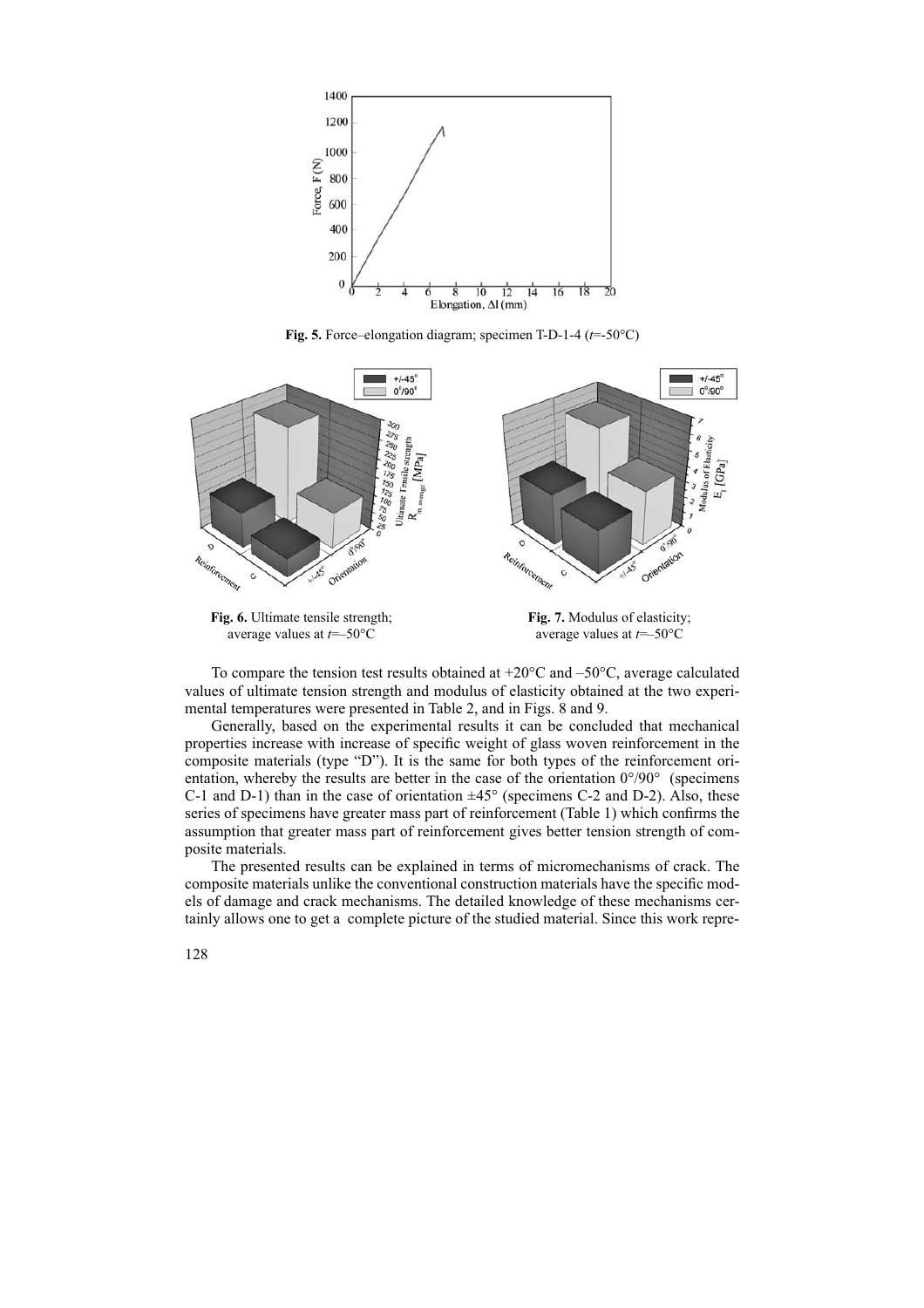| Sample  | <b>Test temperature</b> |                 |                 |                          |  |  |
|---------|-------------------------|-----------------|-----------------|--------------------------|--|--|
|         | $+20^{\circ}$ C         |                 | $-50^{\circ}$ C |                          |  |  |
|         | Average value           |                 |                 |                          |  |  |
|         | m, average              | E<br>1, average | m,average       | $E_{1, \text{ average}}$ |  |  |
| $T-C-1$ | 95.0                    | 3.01            | 99.4            | 3.51                     |  |  |
| $T-C-2$ | 26.7                    | 1.95            | 51.2            | 2.76                     |  |  |
| $T-D-1$ | 227.3                   | 3.62            | 266.1           | 6.01                     |  |  |
| $T-D-2$ | 75.9                    | 2.62            | 98.3            | 3.26                     |  |  |

**Table 2.** Ultimate tensile strength and modulus of elasticity for all test temperatures



**Fig. 8.** Ultimate tensile strength; average values for both test temperatures

**Fig. 9.** Modulus of elasticity; average values for both test temperatures

sents a characterization of a new fabricated material, a micromechanic analysis has been done in order to check all the mechanisms of crack known from the literature. The analysis was done above all according to crack of reinforcement layer because it was known that reinforcement was the structural element that gave the material strength and rigidity, on one side, and on the other, due to its specific qualities, brought to different models of crack initiation and its further propagation. What is common, is that because of interwining of fibers in woven and different distribution of stress along the longitudinal direction of the fiber, the fibers are not loaded in the same way. The result of that is also a different time of crack in fibers, during the study, some fibers have broken at a lower and some at higher load. The fibers that broken in a shorter time caused a disorder in the crack zone, i.e. the local stresses have appeared by the broken fiber. A further mechanism of crack depends on the type of study, which will be explained in more detail.

For all tested materials with  $0^{\circ}/90^{\circ}$  reinforcement, the major initial damage mechanisms appeared in the form of transverse microcracking and delaminations at the fiber undulation areas. These delamination regions are known as "meta delaminations" (Fig. 10).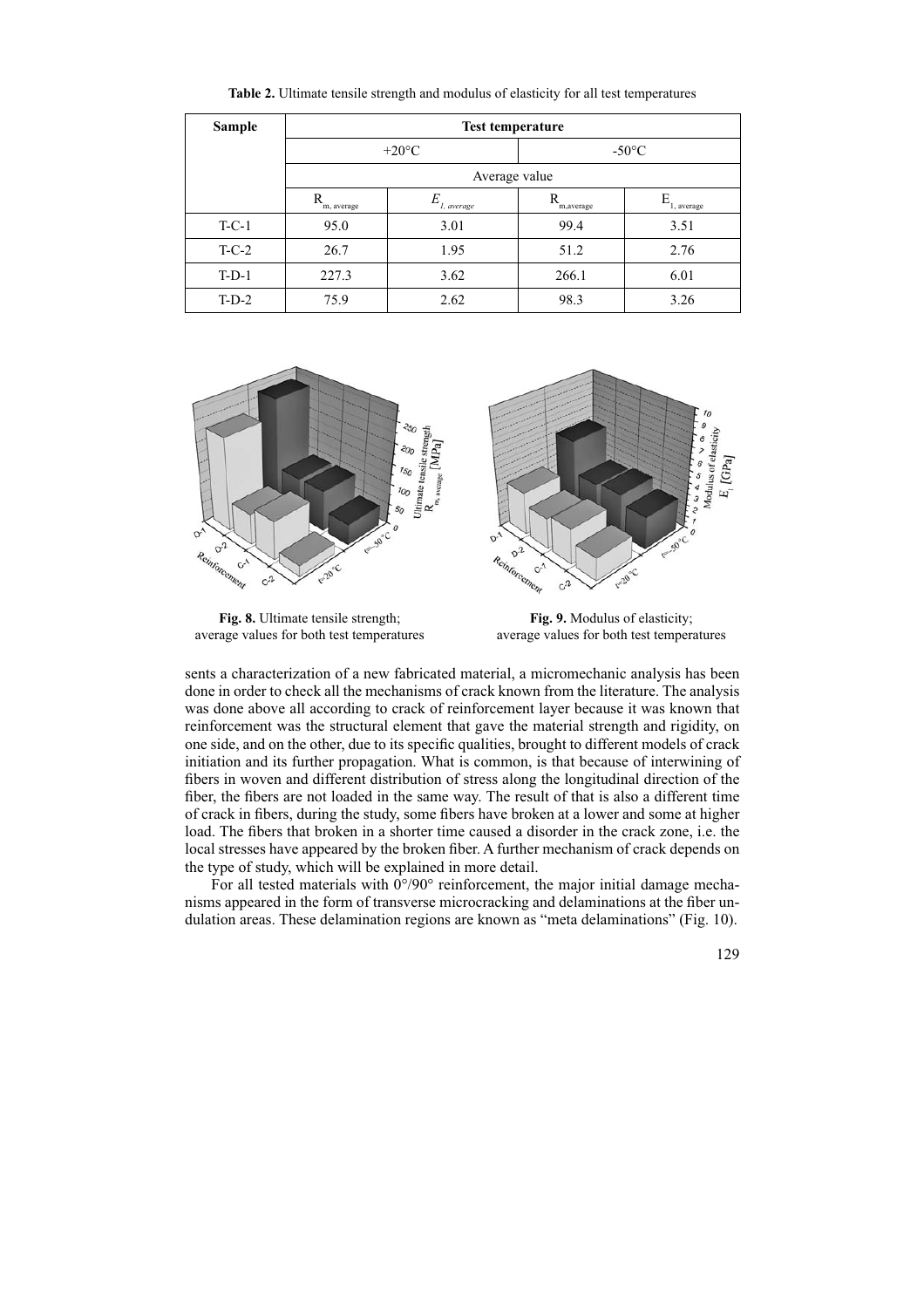

**Fig. 10.** Radiograph of specimens with longitudinal and transversal microcracks subjected to tesion load at t=20°C

This initial damage was followed up by the growth of transverse cracks, which were extended through one transverse tow at maximum length, and the introduction of longitudinal microcracking, which did not grow significantly around the fiber undulation areas. Finally, a fiber-matrix debonding and edge and interply delaminations typical of laminates were preceded by catastrophic fiber fracture. This behavior is not unusual – it is well documented that the transverse and longitudinal cracks intersect with each other, fibers, and adjacent plies lead to delamination. The delamination inhibits the ability of the composite to distribute load, so the fibers fail as the stress increases to a critical level.

As far as the samples with reinforcement of orientation  $\pm 45^{\circ}$  are concerned (samples 2), the character of the curve force-elongation *F*-∆*l* (Fig. 2) is different from the curve for the specimens with the orientation  $0^{\circ}/90^{\circ}$  (samples 1) in which the non-linear part is even more pronounced in all studied cases. It can be concluded that the character of crack of test specimensis is not similar. In this case, the shear stress components are dominant, which leads to the appearance of delamination and breaking the fiber-matrix interface (debonding), after which appears a macroscopically visible crack. It is characteristic to notice that there was cracking of fibers in one direction (conditionally under the angle of +45°) and delamination in the other direction (conditionally -45°), Fig. 11.



**Fig. 11.** Cracked surface; test specimens T-C-2

For these samples the burst of fibers is characteristic also in the plaits of glass woven as a consequence of the low mass part of resin in matrix. The fibers did not crack in a definitely orientied layer but randomly in all directions. However, the crack of fibers at some angle  $(\pm 45^{\circ})$  can be absorbed, which confirms the existence of dominant shear stresses.

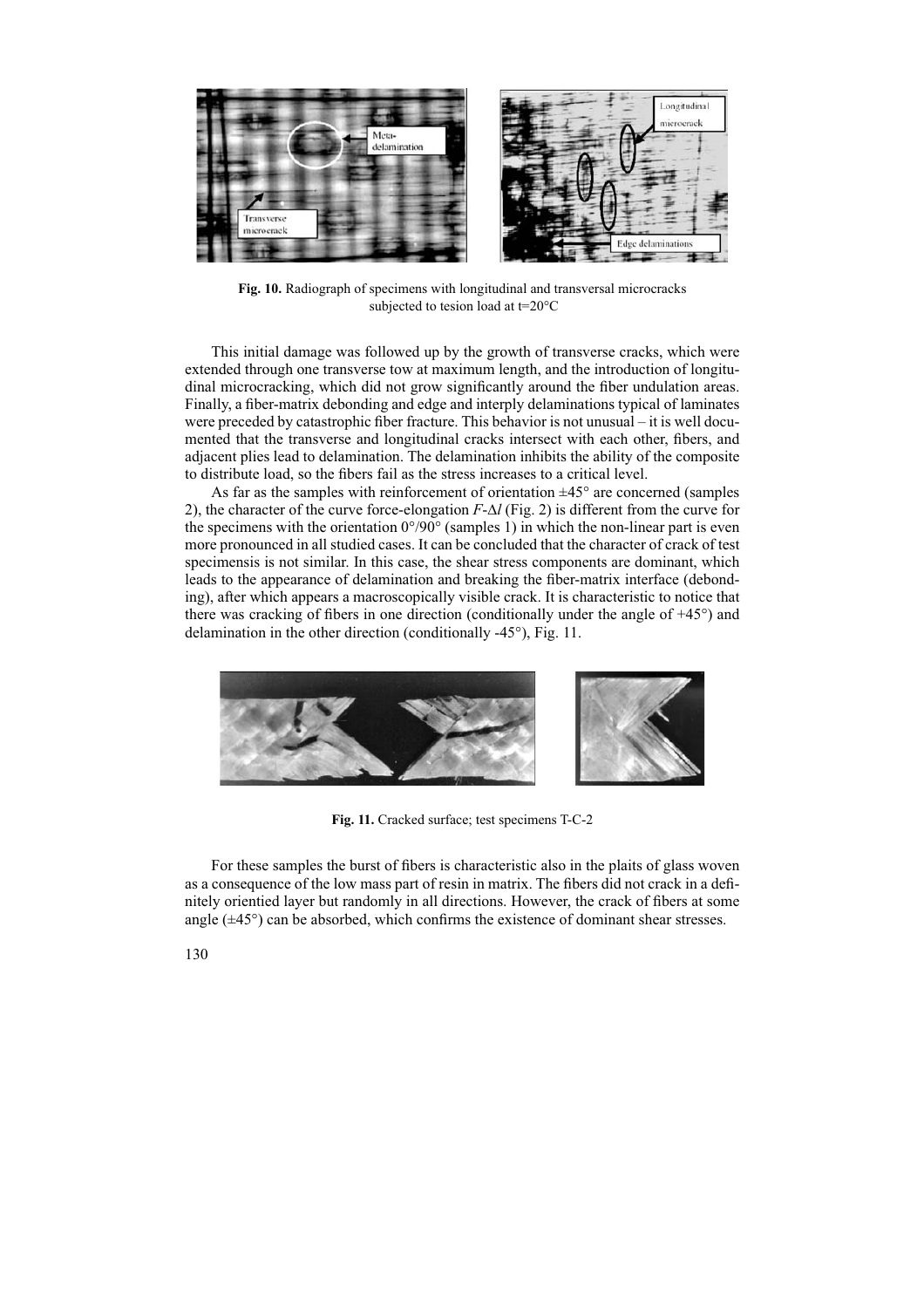In Fig. 12 is shown the specific appearance of the crack surface of test specimens for both studied temperatures.



**Fig. 12.** A view of cracked test specimens studied t=−50°C (T-C-1); bottom - at t=+20°C (T-D-2)

Two types of deformations are characteristic for the materials with polymer matrix: viscous flow (a permanent deformation that remains after the effect of tension which caused it) and all elastic deformations (which are lost after the effect of tension). The relation between these material deformations directly influences the final properties of polymer composite material, and mostly depends on the temperature. With the decrease of temperature the crack of test specimens is brittle (Fig. 13). With the increase of viscidity the elastic component of deformation decreases, the slope of the curve is decreased too, and the values of ultimate tension strength  $(R_m)$  and modulus of elasticity  $(E_l)$  are the lowest at  $+20^{\circ}$ C and highest at  $-50^{\circ}$ C.

The appearance of viscidity is directly connected with epoxy resin as matrix which, depending on temperature, behaves as an elastic solid body, on one side and a viscous liquid, on the other.



**Fig. 13.** The view of cracking surface of testing specimens (brittle crack) subjected to tensile load at *t*=−50°C ((1) T-D-2 and (2) T-C-1)

The cracks such as shown in Fig. 14, verify that the specimens at low temperature are delaminated more than the specimens subjected to the tension at room temperature.

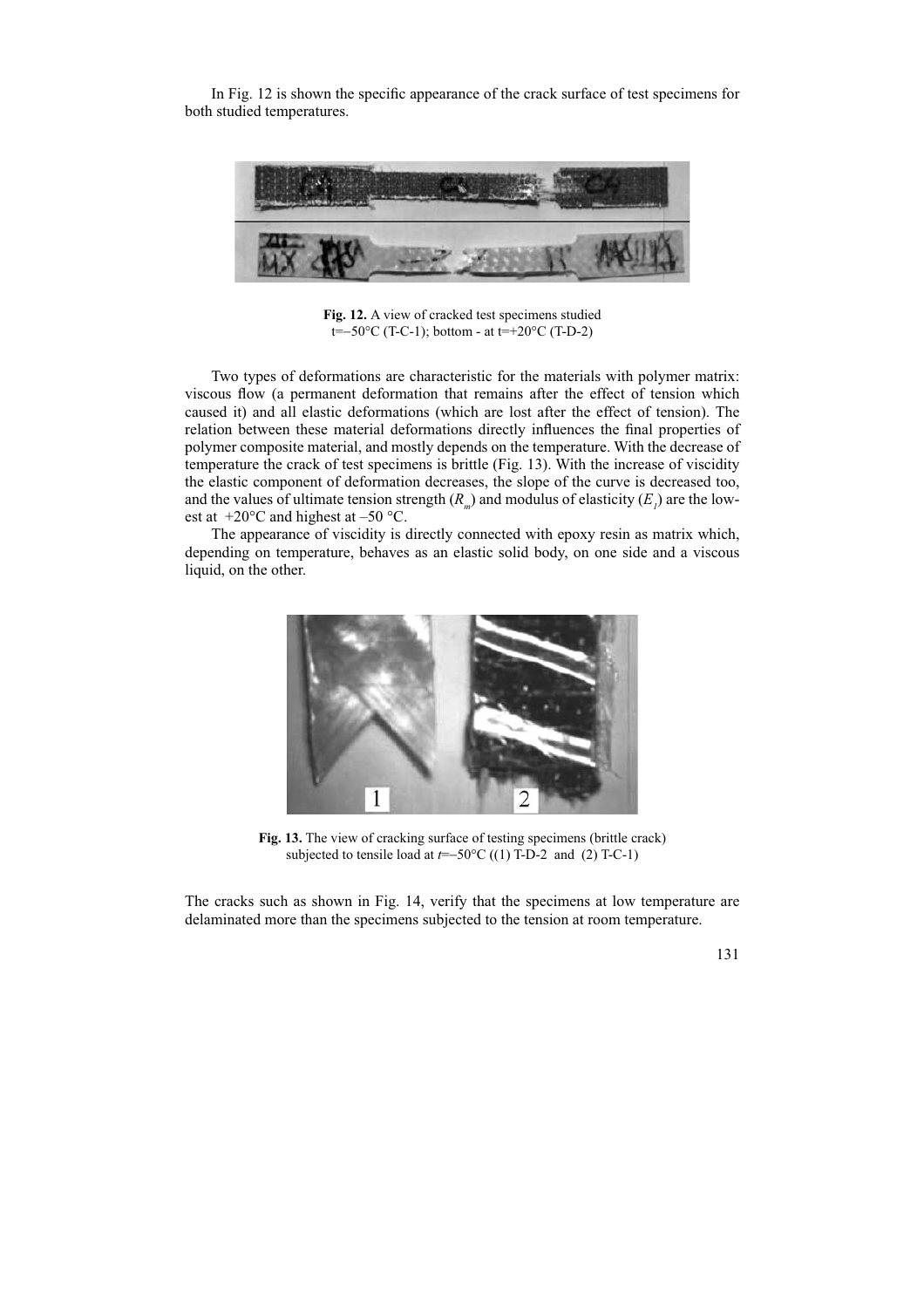

**Fig. 14.** Delamination; test specimen T-C-1

The decrease of tension strength with increase of temperature can be further explained by the deformations that appeared in the material due to the difference in thermal expansion coefficients of reinforcement (glass) and matrix (resin). These deformations cause the appearance of cracks mostly on the fiber-matrix interfaces, which are the areas of high stress condition rousing debonding and cracks in the fibers. Also, with the increase of temperature there appear uneven stress distribution over the cross area of test samples: outer layers are more deformed than the inner one, the delamination appears, and the final break is thus made faster.

By analyzing the effect of temperature it can be concluded that the dominant influence on the tension properties has the reinforcement, which means that the samples with higher specific weight and mass fraction of reinforcement have better properties.

## **CONCLUSION**

The advances in composite processing and fiber design have resulted in new applications for lightweight and high strength composite material systems. Recently, the fiberreinforced systems have been found to be uniquely suited for the smart material applications. General overviews of the current state of manufacturing and application of composite systems are available. As limits are reached in the specific strength and moduli of fibers and matrix materials, there is a need to understand how the fabric architectures affect the behavior of composites, i. e. optimal arrangements can be designed and utilized for specific applications. Many important advantages are accomplished for the construction itself (in the area of technology of development and exploitation itself) compared to the application of some other constructional materials. It especially favors their application in the machine constructions of grater responsibilities, such as pressure vessels, small turbine or pump shovels, parts of planes and other means of transport, but also constructions that do not demand a great reliability, such as small boats, kiosks, water tanks, different sport stuff, etc. For the obvious wide spectrum of usage, the composite materials have to thank first of all to their structure and specific mechanisms of static failure that give them the good mechanical properties, followed by a relatively small weight of parts, which was the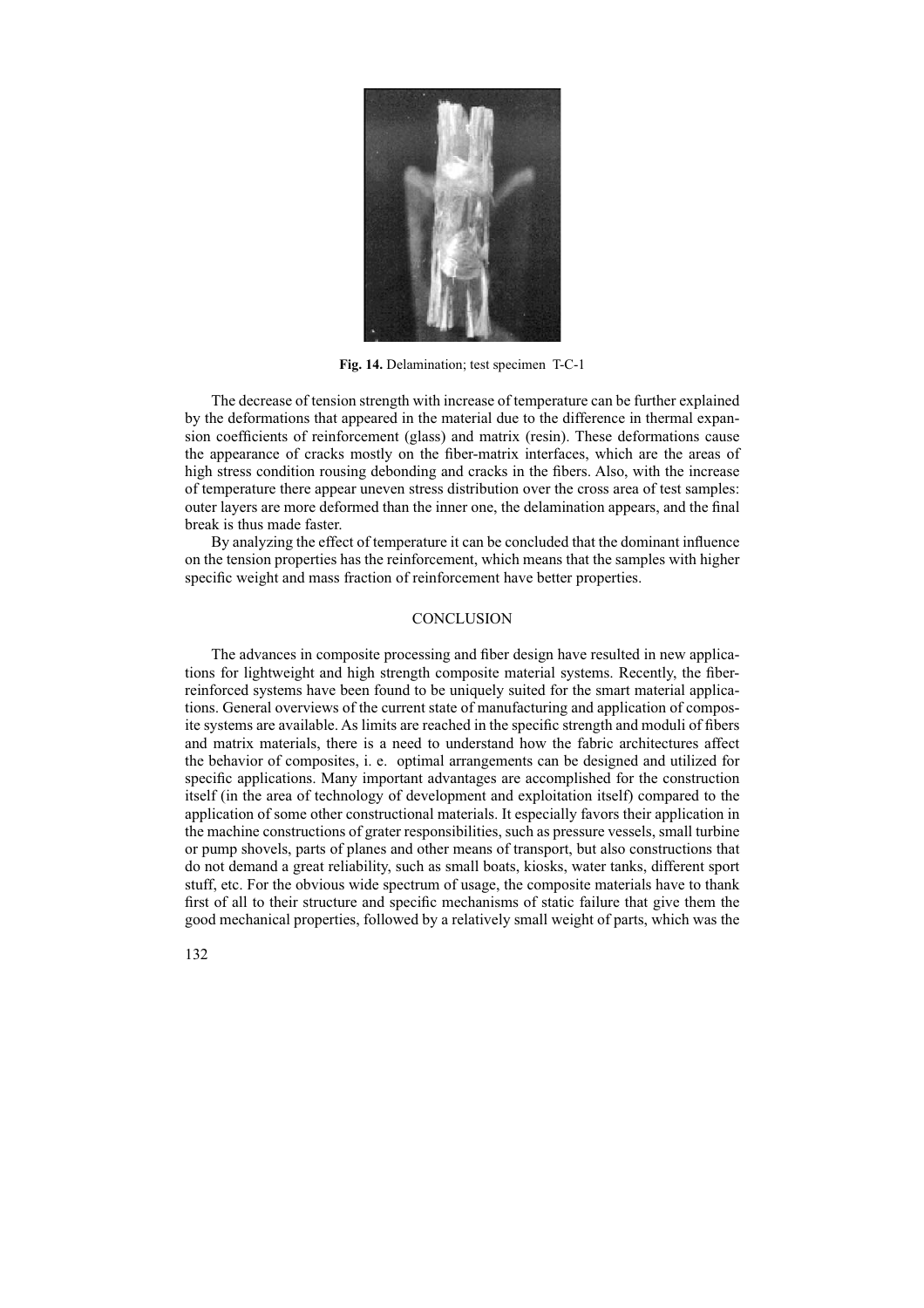subject of study in this paper. The performed studies represented a very complex problem that demanded complete theoretical understanding, development of the fabrication process and experimental studies. By combining all the aspects a real picture of studied composite materials can be achieved.

The glass woven-epoxy composite materials of different structures (mass fraction and orientation of reinforcement), fabricated in laboratory conditions were studied. In the experimental part of the work static mechanical properties of fabricated glass woven/epoxy composite material subjected to tension load based on standard methods but adjusted to the studied materials and the conditions of work were determined. Besides, since the epoxy resin is a highly elastic material that shows important changes with the change of temperature that directly influences properties of composites, the tension strength of composites at –50ºC was determined to define the behavior of these materials under real conditions.

It can be concluded that the materials with reinforcement of higher specific weight (type of glass woven  $D \rightarrow \rho = 550 \text{ g/m}^2$ ) have shown better properties. Also, it is confirmed that materials with a higher mass ratio of reinforcement have better mechanical properties. The tension strength at low temperatures are greater than at room temperature.

The static mechanic properties of test specimens from series C are generally much lower than those of series D, which could be explained by lower specific weight and smaller mass ratio of reinforcement. Also, it has to be said that their values for series C are much lower than the expected values for similar structures of materials known in the literature, so they are not recommended for usage in some more responsible constructions.

In order to get a more complete picture of the quality of fabricated composite materials, a micromechanical analysis was performed. On cracked surfaces of test specimens all models known in the literature were observed, and the mechanisms of crack for the similar structures and materials. However, the most obvious mechanisms (in some cases visible even with the naked eye) is maybe the lack of matrix that practically represents the existence of cracks in the material. It is known that cracks in composite materials provoke a big stress concentration and greatest danger to their integrity, and that they may be one of the most important reasons for lower values of mechanical properties compared to the expected and familiar ones from the literature. This certainly means that this method of fabrication should be used with a greater care in order to obtain the material better properties, without air bubbles. First of all, the pressure in mold should be raised, weight ratio of fixers should be increased, and the final product should be fixed at elevated temperature, which certainly can be a subject of further work.

### REFERENCES

- 1. Celine A. M.: A Systematic Stiffness-Temperature Model for Polymers and Applications to the Prediction of Composite Behavior, PhD Thesis, Blacksburg, Virginia University (1999).
- 2. Brady M. W.: An Investigation of the Tensile Strength and Stiffness of Unidirectional Polymer-Matrix, Carbon-Fiber Composites under the Influence of Elevated Temperatures, PhD Thesis, Blacksburg, Virginia University (1998).
- 3. Tsotsis T. K. and S. Keller: Aging of polymeric composite specimens for 5000 hours at elevated pressure and temperature, Composite Science and Technology **61** (2001) 75-86.